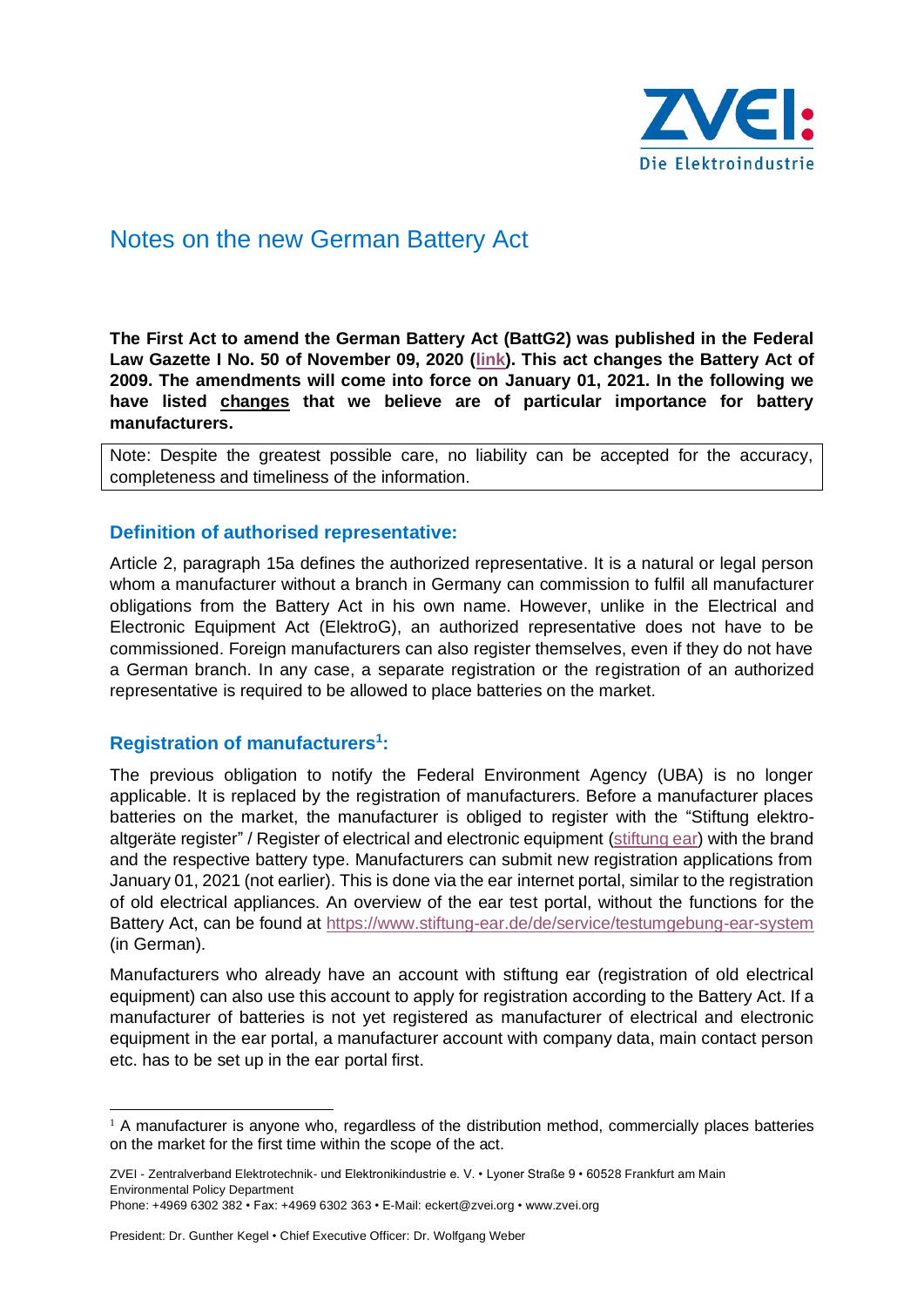Afterwards the following additional information for registration application according to the Battery Act must be entered:

- the brand (for further information see [https://www.umweltbundesamt.de/service/uba](https://www.umweltbundesamt.de/service/uba-fragen/welche-marke-ist-anzugeben-wenn-der-hersteller)[fragen/welche-marke-ist-anzugeben-wenn-der-hersteller\)](https://www.umweltbundesamt.de/service/uba-fragen/welche-marke-ist-anzugeben-wenn-der-hersteller),
- Battery type and
- the necessary information related to the selected battery type, i.e.
	- (i) for portable batteries, the details of a take-back system,
	- (ii) for automotive and industrial batteries, a declaration that a return facility has been set up and that those entitled to return the batteries have reasonable and free access.

Manufacturers located abroad can register themselves or appoint an authorized representative located in Germany.

For battery manufacturers the functions for the registration according to the Battery Act will be activated in the ear portal on January 01, 2021. On the same day the new Battery Act will come into force. An explanatory video and corresponding support by stiftung ear will be available for this purpose.

#### **Transition period**:

Manufacturers who have already notified UBA of the placing of batteries on the market must **re-register** with stiftung ear by January 01, 2022 at the latest. There is no automatism for this, i.e. the UBA data is not automatically transferred to stiftung ear. It should be noted that this transitional period only applies if there are no differences between the data previously filed with the UBA and the data for registration with stiftung ear. In the event of discrepancies regarding brand, type of battery or company data, the obligation to register will apply directly when the new Battery Act comes into force on January 01, 2021. **Manufacturers should therefore check once again whether the data previously filed with the UBA is still correct.** If necessary, the data should be adjusted in the UBA register before December 31, 2020.

## **Take-back for portable batteries:**

Due to the omission of the former article 6, the possibility of establishing a joint take-back system does no longer exists. The take-back is carried out by take-back systems set up and operated by one or more manufacturers. When registering, manufacturers must indicate the take-back system they have commissioned (see above).

In future, the establishment and operation of take-back systems must be approved by stiftung ear, which will be possible from January 01, 2021.

**Transitional period**: take-back systems already approved by the competent state authorities before the end of December 31, 2020, will continue to be considered approved until December 31, 2021 at the latest. In this case, it is recommended for take-back systems to submit the application for approval to stiftung ear in quarter 3/2021, with effect from January 01, 2022, via the stiftung ear portal.

At this point we would also like to refer to the quantities collected. The take-back systems must collect spent portable batteries free of charge within 14 days from the collection points affiliated with them, provided that a collection quantity of 90 kg is reached. In the case of public waste